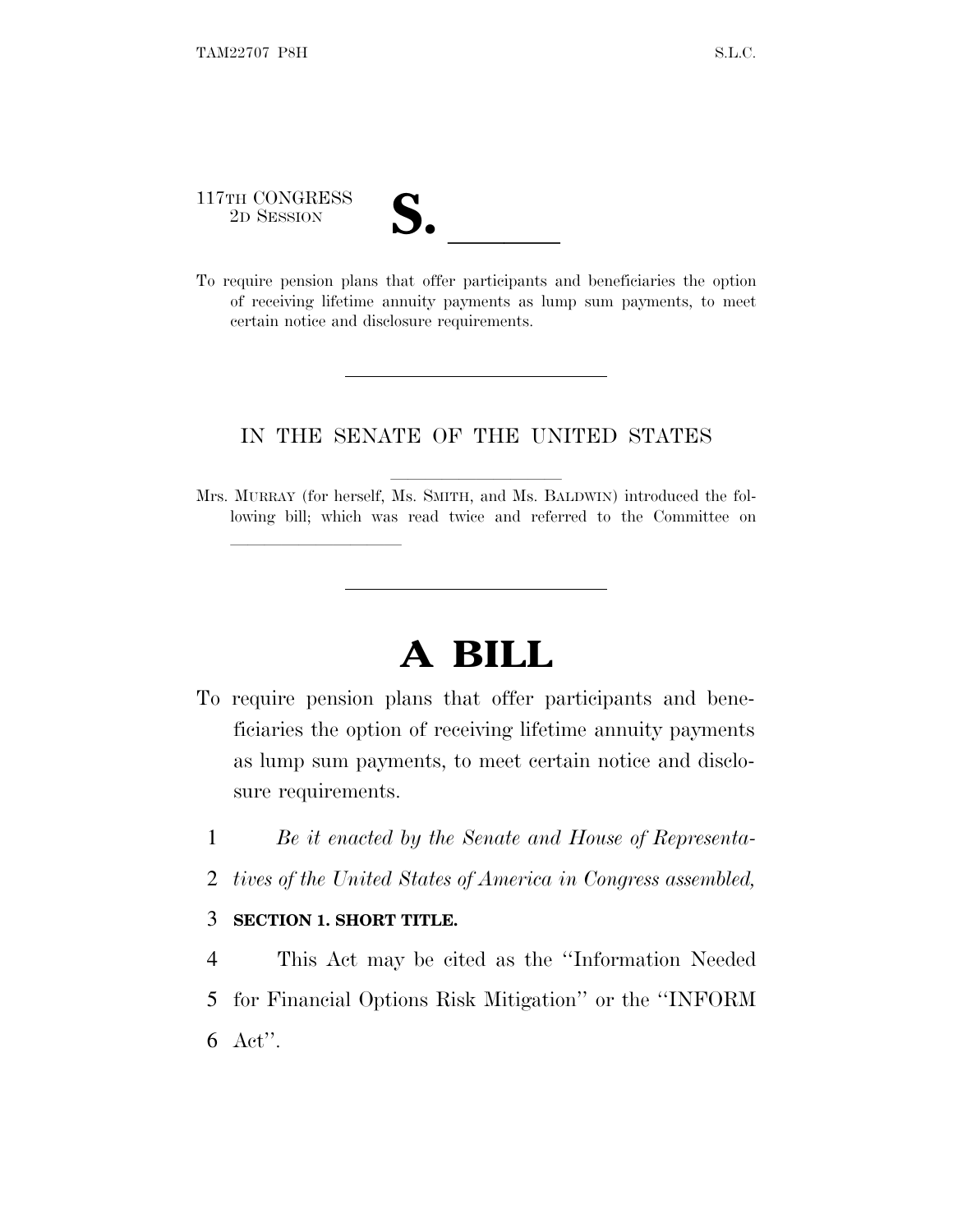## **SEC. 2. NOTICE AND DISCLOSURE REQUIREMENTS WITH RESPECT TO LUMP SUM WINDOWS.**

 (a) I<sup>N</sup> GENERAL.—Part 1 of subtitle B of title I of the Employee Retirement Income Security Act of 1974 (29 U.S.C. 1021 et seq.) is amended by adding at the end the following:

### **''SEC. 112. NOTICE AND DISCLOSURE REQUIREMENTS WITH RESPECT TO LUMP SUM WINDOWS.**

 ''(a) I<sup>N</sup> GENERAL.—A plan sponsor of a pension plan that amends the plan to provide a period of time during which a participant or beneficiary may elect to receive a 12 lump sum under clause (i) of section  $401(a)(9)(A)(i)$  of the Internal Revenue Code of 1986, instead of future monthly payments under clause (ii) of such section, shall provide notice—

 ''(1) to each participant or beneficiary offered such lump sum amount, in the manner in which the participant and beneficiary receives the lump sum offer from the plan sponsor, not later than 90 days prior to the first day on which the participant or beneficiary may make an election with respect to such lump sum; and

23 ''(2) to the Secretary and the Pension Benefit Guaranty Corporation, not later than 30 days prior to the first day on which participants and bene-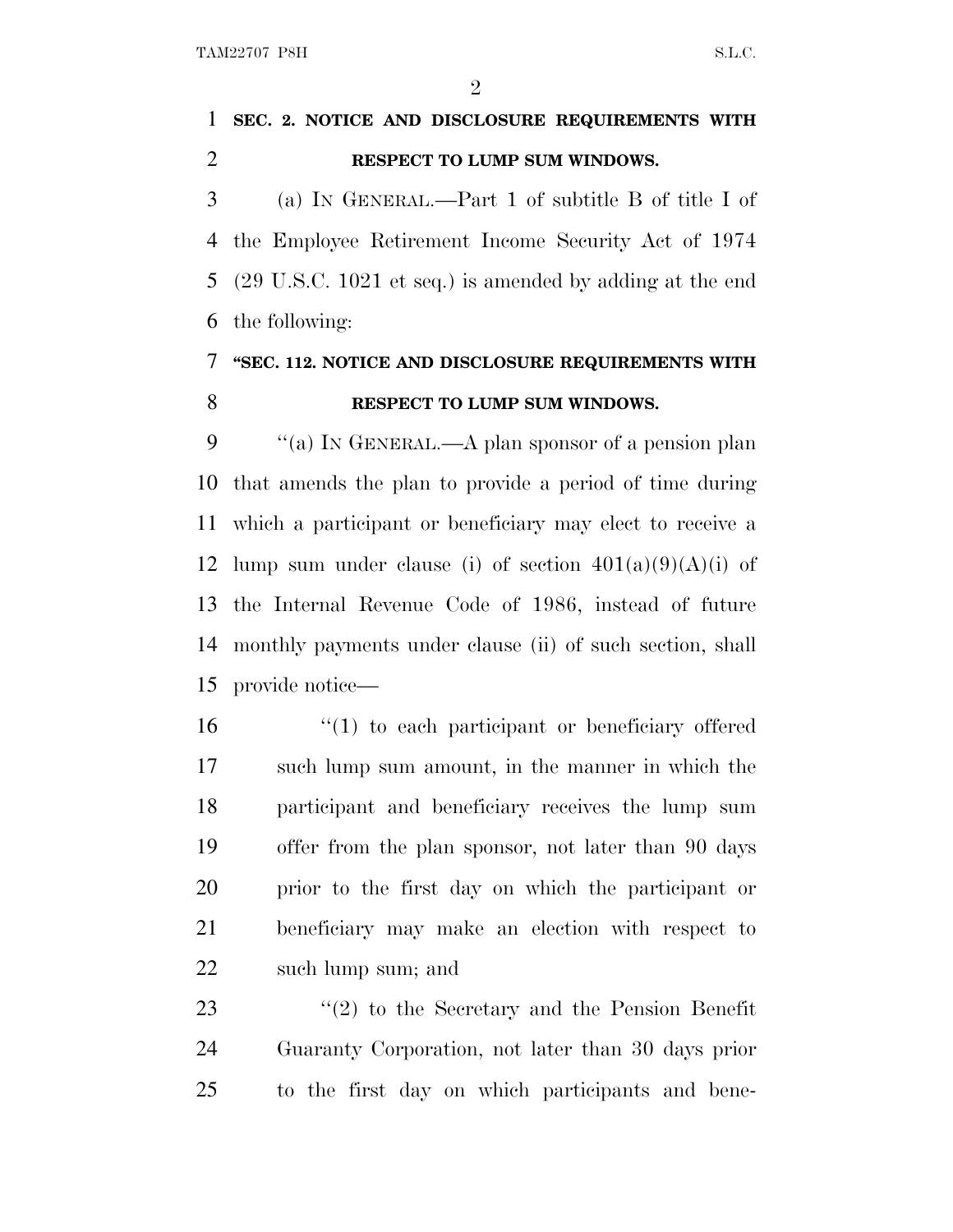| $\mathbf{1}$   | ficiaries may make an election with respect to such            |
|----------------|----------------------------------------------------------------|
| $\overline{2}$ | lump sum.                                                      |
| 3              | "(b) NOTICE TO PARTICIPANTS AND BENE-                          |
| $\overline{4}$ | FICIARIES.-                                                    |
| 5              | $\lq(1)$ CONTENT.—The notice required under                    |
| 6              | subsection $(a)(1)$ shall include the following:               |
| $\overline{7}$ | "(A) Available benefit options, including                      |
| 8              | the estimated monthly benefit that the partici-                |
| 9              | pant or beneficiary would receive at normal re-                |
| 10             | tirement age, whether there is a subsidized                    |
| 11             | early retirement option or qualified joint and                 |
| 12             | survivor annuity that is fully subsidized (in ac-              |
| 13             | cordance with section $417(a)(5)$ of the Internal              |
| 14             | Revenue Code of 1986), the monthly benefit                     |
| 15             | amount if payments begin immediately, and the                  |
| 16             | lump sum amount available if the participant or                |
| 17             | beneficiary takes the option.                                  |
| 18             | "(B) An explanation of how the lump sum                        |
| 19             | was calculated, including the interest rate, mor-              |
| 20             | tality assumptions, and whether any additional                 |
| 21             | plan benefits were included in the lump sum,                   |
| 22             | such as early retirement subsidies.                            |
| 23             | $\lq\lq$ <sup>c</sup> (C) In a manner consistent with the man- |
| 24             | ner in which a written explanation is required                 |
| 25             | to be given under $417(a)(3)$ of the Internal                  |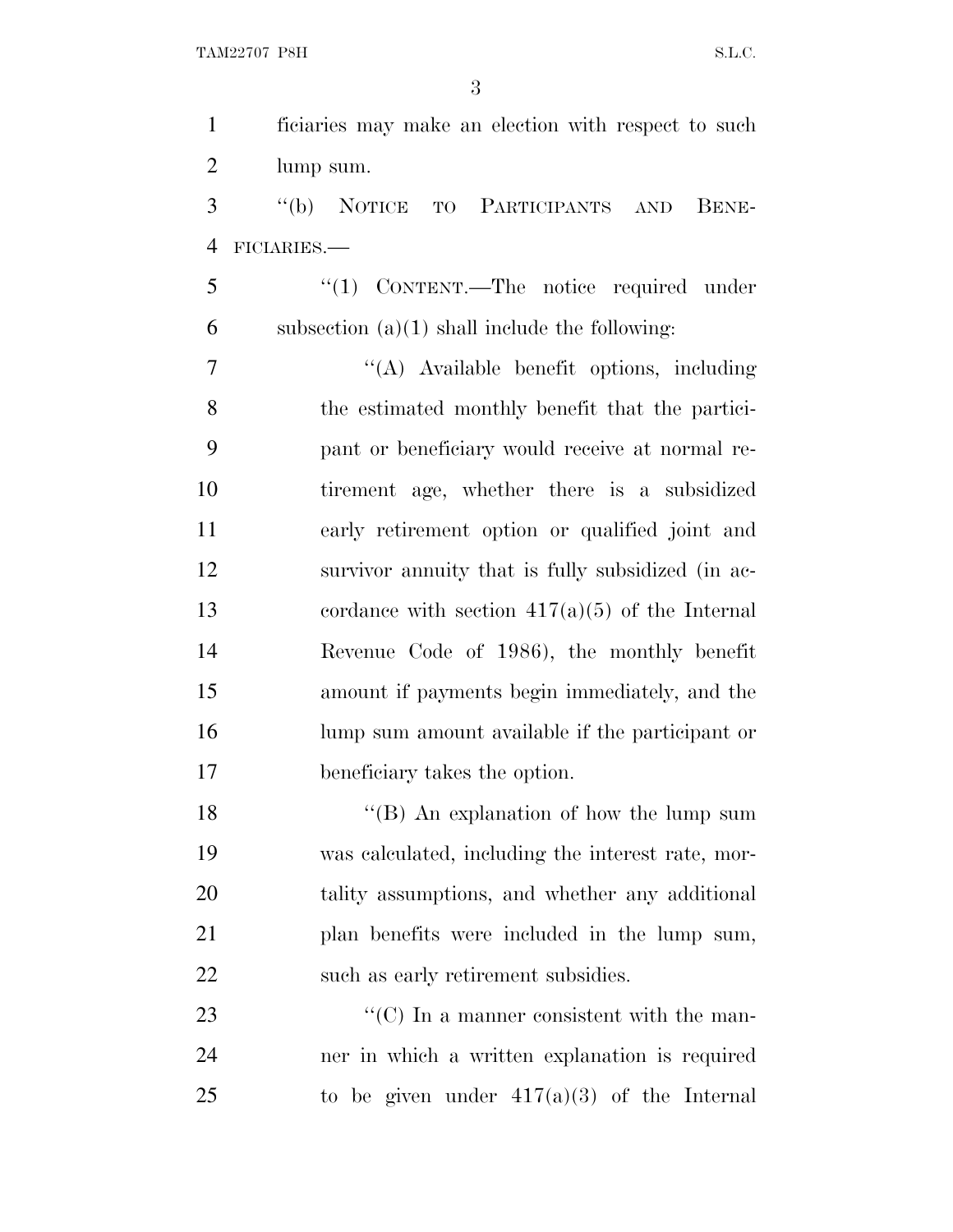| $\mathbf{1}$   | Revenue Code of 1986, the relative value of the     |
|----------------|-----------------------------------------------------|
| $\overline{2}$ | lump sum option for a terminated vested partic-     |
| 3              | ipant compared to the value of—                     |
| $\overline{4}$ | "(i) the single life annuity, (or other             |
| 5              | standard form of benefit); and                      |
| 6              | "(ii) the qualified joint and survivor              |
| $\overline{7}$ | annuity (as defined in section $205(d)(1)$ );       |
| 8              | "(D) Whether it would be possible to rep-           |
| 9              | licate the plan's stream of payments by pur-        |
| 10             | chasing a comparable retail annuity using the       |
| 11             | lump sum.                                           |
| 12             | $\lq\lq$ (E) The potential ramifications of accept- |
| 13             | ing the lump sum, including longevity risks, loss   |
| 14             | of protections guaranteed by the Pension Ben-       |
| 15             | efit Guaranty Corporation (with an explanation      |
| 16             | of the monthly benefit amount that would be         |
| 17             | protected by the Pension Benefit Guaranty Cor-      |
| 18             | poration if the plan is terminated with insuffi-    |
| 19             | cient assets to pay benefits), loss of protection   |
| 20             | from creditors, loss of spousal protections, and    |
| 21             | other protections under this Act that would be      |
| <u>22</u>      | lost.                                               |
| 23             | " $(F)$ General tax rules related to accepting      |
| 24             | a lump sum, including rollover options and          |
| 25             | early distribution penalties with a disclaimer      |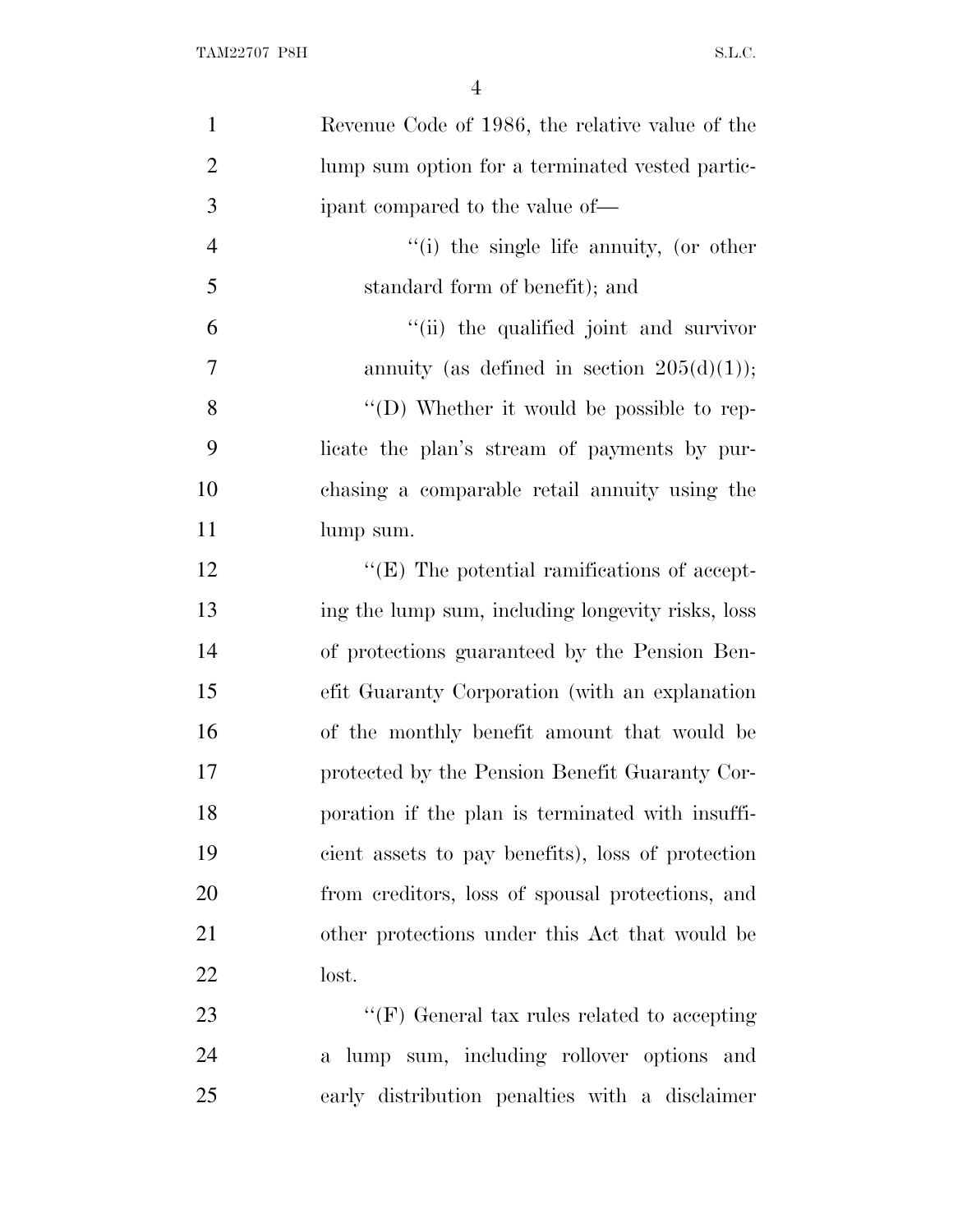| $\mathbf{1}$   | that the plan does not provide tax, legal, or ac-        |
|----------------|----------------------------------------------------------|
| $\overline{2}$ | counting advice, and a suggestion that partici-          |
| 3              | pants and beneficiaries consult with their own           |
| $\overline{4}$ | tax, legal, and accounting advisors before deter-        |
| 5              | mining whether to accept the offer.                      |
| 6              | $\lq\lq(G)$ How to accept or reject the offer, the       |
| 7              | deadline for response, and whether a spouse is           |
| 8              | required to consent to the election.                     |
| 9              | "(H) Contact information for the point of                |
| 10             | contact at the plan sponsor for participants and         |
| 11             | beneficiaries to get more information or ask             |
| 12             | questions about the options.                             |
| 13             | "(2) PLAIN LANGUAGE.—The notice under this               |
| 14             | subsection shall be written in a manner calculated to    |
| 15             | be understood by the average plan participant.           |
| 16             | "(3) MODEL NOTICE.—The Secretary shall                   |
| 17             | issue a model notice for purposes of the notice under    |
| 18             | subsection $(a)(1)$ , including for information required |
| 19             | under subparagraphs $(C)$ through $(F)$ of paragraph     |
| 20             | (2).                                                     |
| 21             | "(c) NOTICE TO THE SECRETARY AND PENSION                 |
| 22             | BENEFIT GUARANTY CORPORATION.—The notice required        |
| 23             | under subsection $(a)(2)$ shall include the following:   |
| 24             | $\lq(1)$ The total number of participants<br>and         |
| 25             | beneficiaries eligible for such lump sum option.         |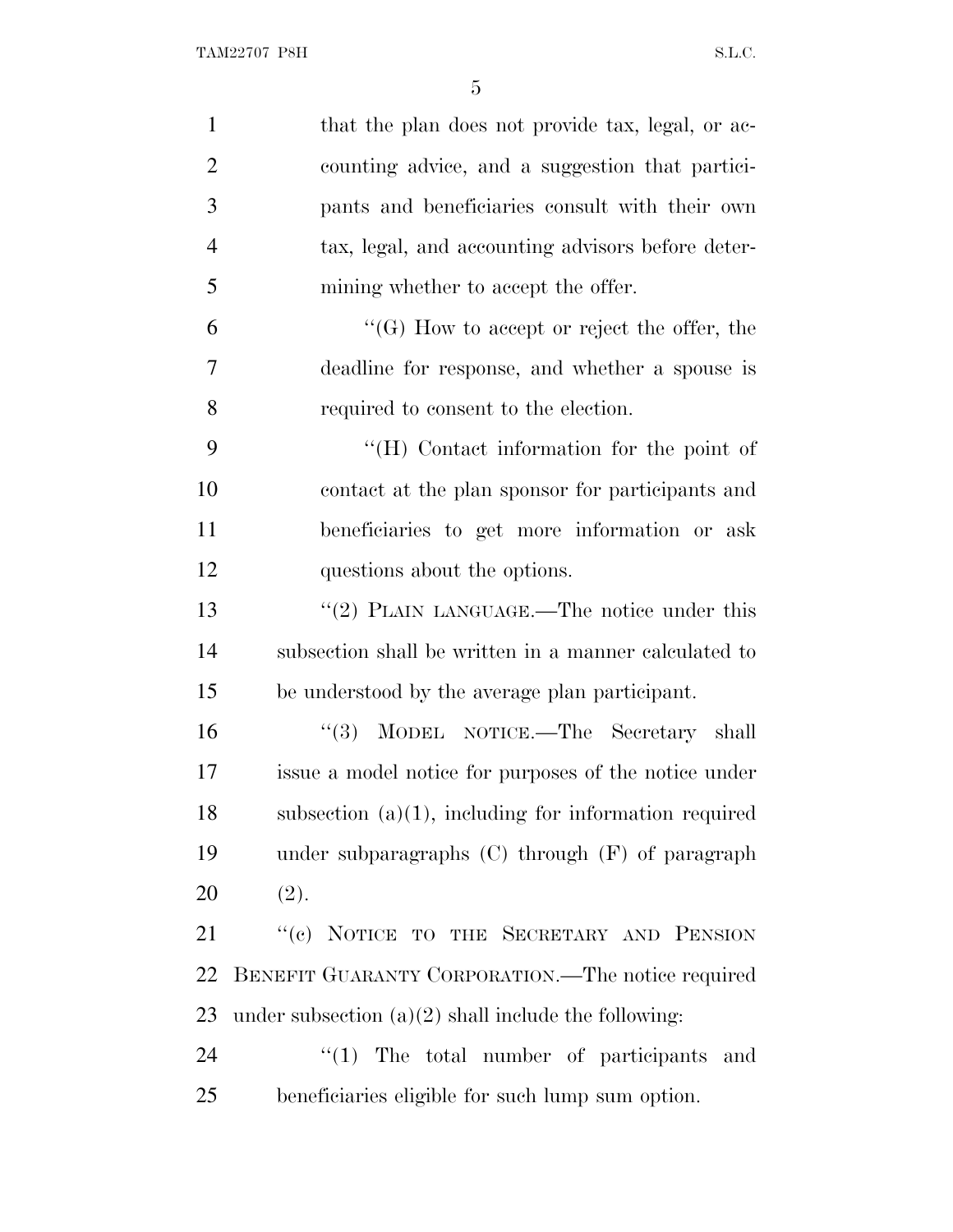1  $\frac{1}{2}$  The length of the limited period during which the lump sum is offered.

3 ''(3) An explanation of how the lump sum was calculated, including the interest rate, mortality as- sumptions, and whether any additional plan benefits were included in the lump sum, such as early retire-ment subsidies.

8 ''(4) A sample of the notice provided to partici-pants and beneficiaries under subsection (b).

10 "(d) POST-OFFER REPORT TO THE SECRETARY AND PENSION BENEFIT GUARANTY CORPORATION.—Not later than 90 days after the conclusion of the limited period during which participants and beneficiaries in a plan may accept a plan's offer to convert their annuity into a lump 15 sum as generally permitted under section  $401(a)(9)$  of the Internal Revenue Code of 1986, a plan sponsor shall sub- mit a report to the Secretary and the Director of the Pen- sion Benefit Guaranty Corporation that includes the num- ber of participants and beneficiaries who accepted the lump sum offer and such other information as the Sec-retary may require.

 ''(e) PUBLIC AVAILABILITY.—The Secretary shall make the information provided in the notice to the Sec- retary required under subsection (a)(2) and in the post-25 offer reports submitted under subsection  $(d)(1)$  publicly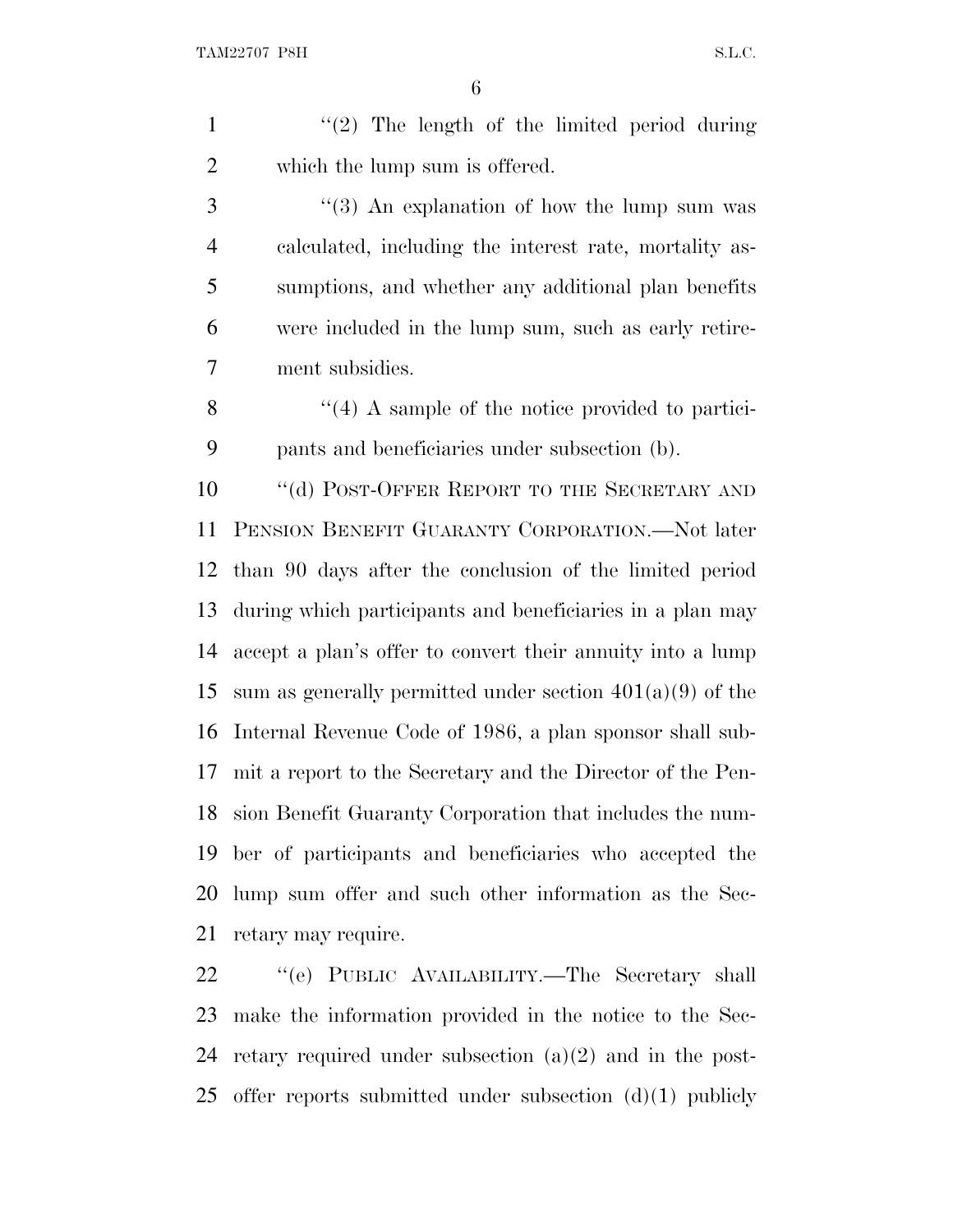available in a form that protects the confidentiality of the information provided.

 ''(f) GUIDANCE AND REGULATIONS.—The Sec-retary—

 ''(1) not later than 180 days after the date of enactment of this section, shall issue guidance and model notices for plan sponsors to use in providing the notice described in subsection (b); and

9  $(2)$  may promulgate such other regulations as may be necessary to carry out this section.

 ''(g) BIANNUAL REPORT.—Not later than 6 months after the date of enactment of this section and every 6 months thereafter, so long as the Secretary has received notices and post-offer reports under subsections (c) and (d), the Secretary shall submit to Congress a report that summarizes such notices and post-offer reports during the applicable reporting period.''.

 (b) CLERICAL AMENDMENT.—The table of contents in section 1 of the Employee Retirement Income Security Act of 1974 is amended by inserting after the item relat-

ing to section 111 the following new item:

 (c) ENFORCEMENT.—Section 502 of the Employee Retirement Income Security Act of 1974 (29 U.S.C. 1132) is amended—

Sec. 112. Notice and disclosure requirements with respect to lump sum windows.